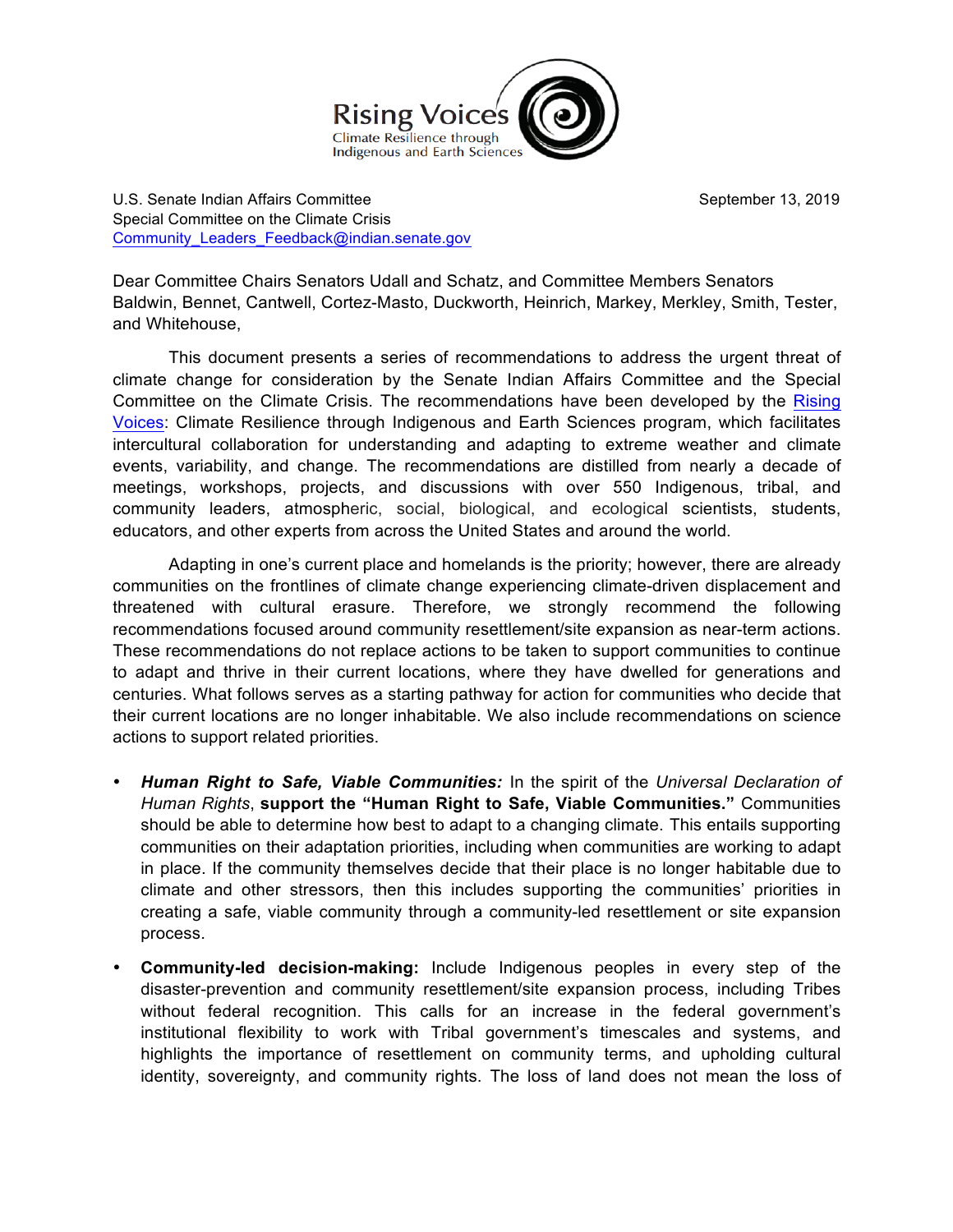rights. This is especially critical in the challenges of administrative law that is often inflexible when it comes to Tribes and Indigenous Peoples.

- **Convene a Climate Migration Task Force.** A Federal Task Force on Climate Migration would address the identified need to establish a legal mechanism, institutional framework, and financial support to directly support marginalized communities (Indigenous and non-Indigenous) who are facing displacement due to climate change impacts and who desire to migrate safely and with dignity. The Task Force will guide government-to-government relationships and frame relocation based on the *Universal Declaration of Human Rights*, and for *communities*, not just individuals. The Task Force should include representation from Tribal leaders and other communities pursuing community resettlement. The Task Force is a starting point, and will require support and commitment by the involved agencies and Executive and Legislative branches to implement the recommendations that emerge.
- **Appropriate, inclusive language:** Use language guided by Tribal leaders and community members who have been working for decades on site expansion and community resettlement. To call a process inclusive without understanding the ramifications of language used, such as "managed retreat", carries deep risks of quietly continuing histories of colonization.
- **Disaster assistance: Reduce the minimum amount of damages required to file for Federal Emergency Management Agency (FEMA) funds.** This includes support for smaller, less-resourced, and rural Tribal communities.
- *Collaborative Research***: Have Indigenous communities most impacted by a changing climate be co-investigators in climate change research.** This includes helping to set a U.S. research agenda that addresses the unique priorities, contexts, and experiences of Indigenous communities and invites community members' participation as partners. Increase collaboration within and between Indigenous Peoples, government agencies (local, state, and federal), and Earth scientists, which is key to successful adaptation and mitigation. Resources need to be allocated and managed by Indigenous community leaders to enable that participation, including resources to support training, workforce development, data gathering and management, the purchase of appropriate equipment, and the incorporation of research results into community planning.
- *Science:* **Create a Native Science Foundation to serve as a network of networks or broad infrastructure to facilitate climate change research practices.** This Foundation could build knowledge and capacity within Tribes, among Tribes, and between Indigenous and other collaborators within and across multiple sectors. As a shared resource for Tribal communities it would be a way of sharing knowledge and building capacities towards adaptation and resilience. It could support a Tribal peer review process for initiating research with Tribes and Tribal entities that could be adopted widely by any Tribe seeking to institute a review process. It could also lead the call for scientific documents to be published in Indigenous languages.
- *Data and monitoring:* **Create holistic science monitoring systems, metrics, and models that include financial, ecological, spiritual, and cultural components.** This will help communicate Indigenous and Traditional Ecological Knowledges to non-Indigenous scientists and communities, and support developing more robust responses to climate